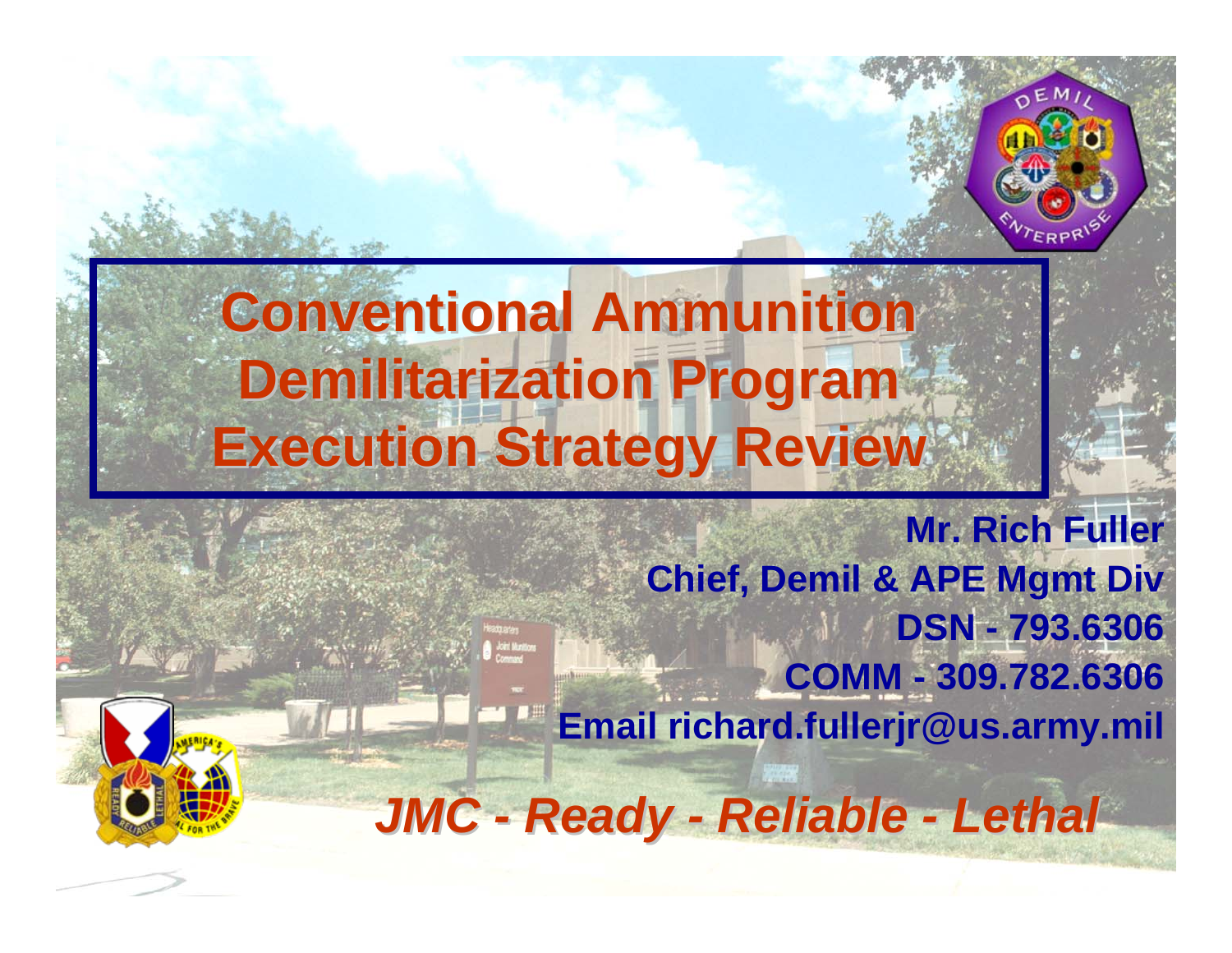

# **Current Status of the CAD Program Program**

#### 9 **For Fiscal Year 2007**

- ¾**Demil stockpile is at 469,917 tons, end of April**
- ¾**69,959 tons have generated, end of April**
- ¾**26,225 tons of demil have been accomplished, end of April**
- 9 **Stockpile breakdown has not changed significantly – 75% of the stockpile is concentrated at CAAA, HWAD and MCAAP**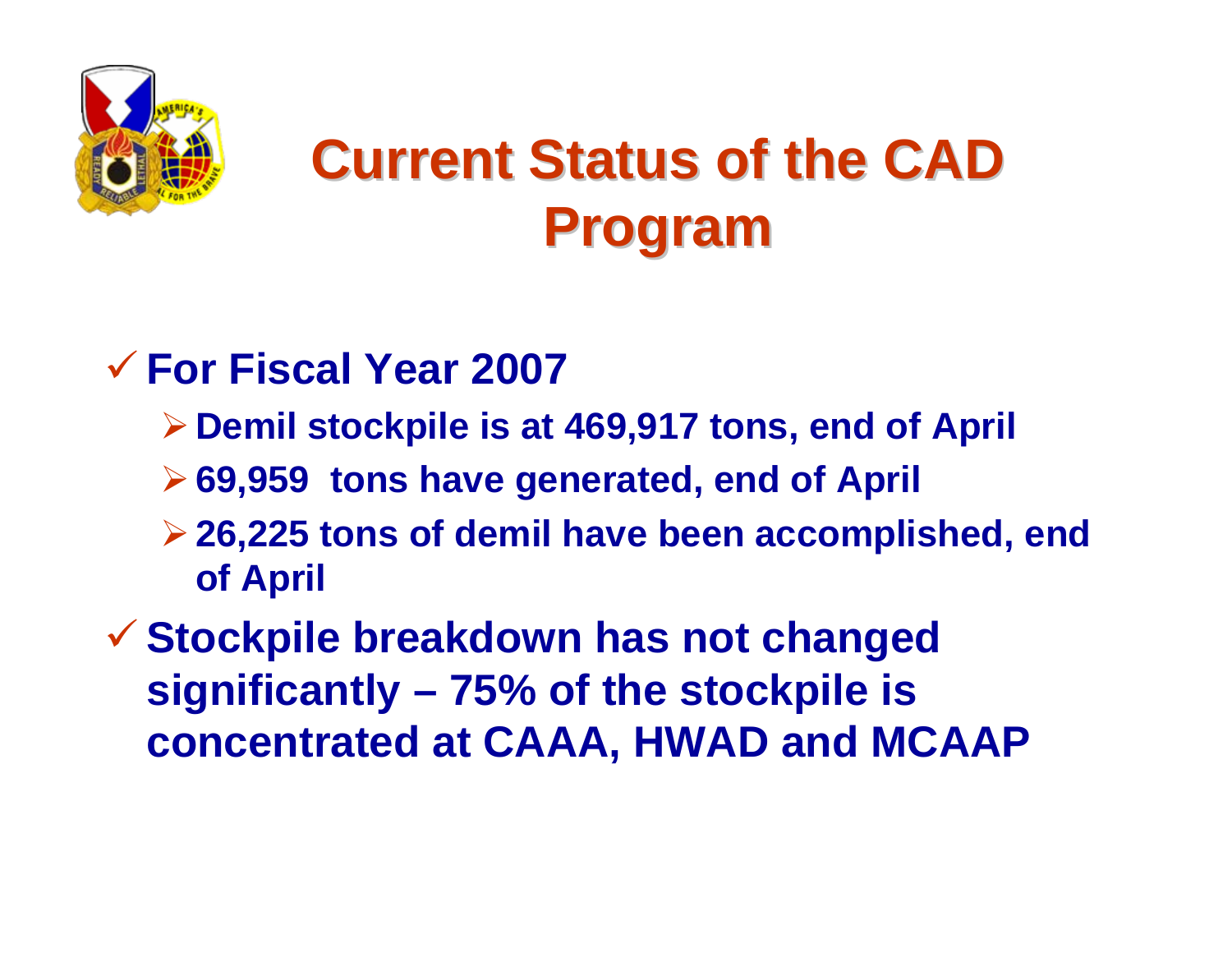

# **Top Five DODICs Top Five DODICs Numbers 4 & 5 Numbers 4 & 5**



**CBU-71/B, E828 – 10,702 tons, 2.28% CBU-58/B, E803 – 9,143 tons, 1.95%**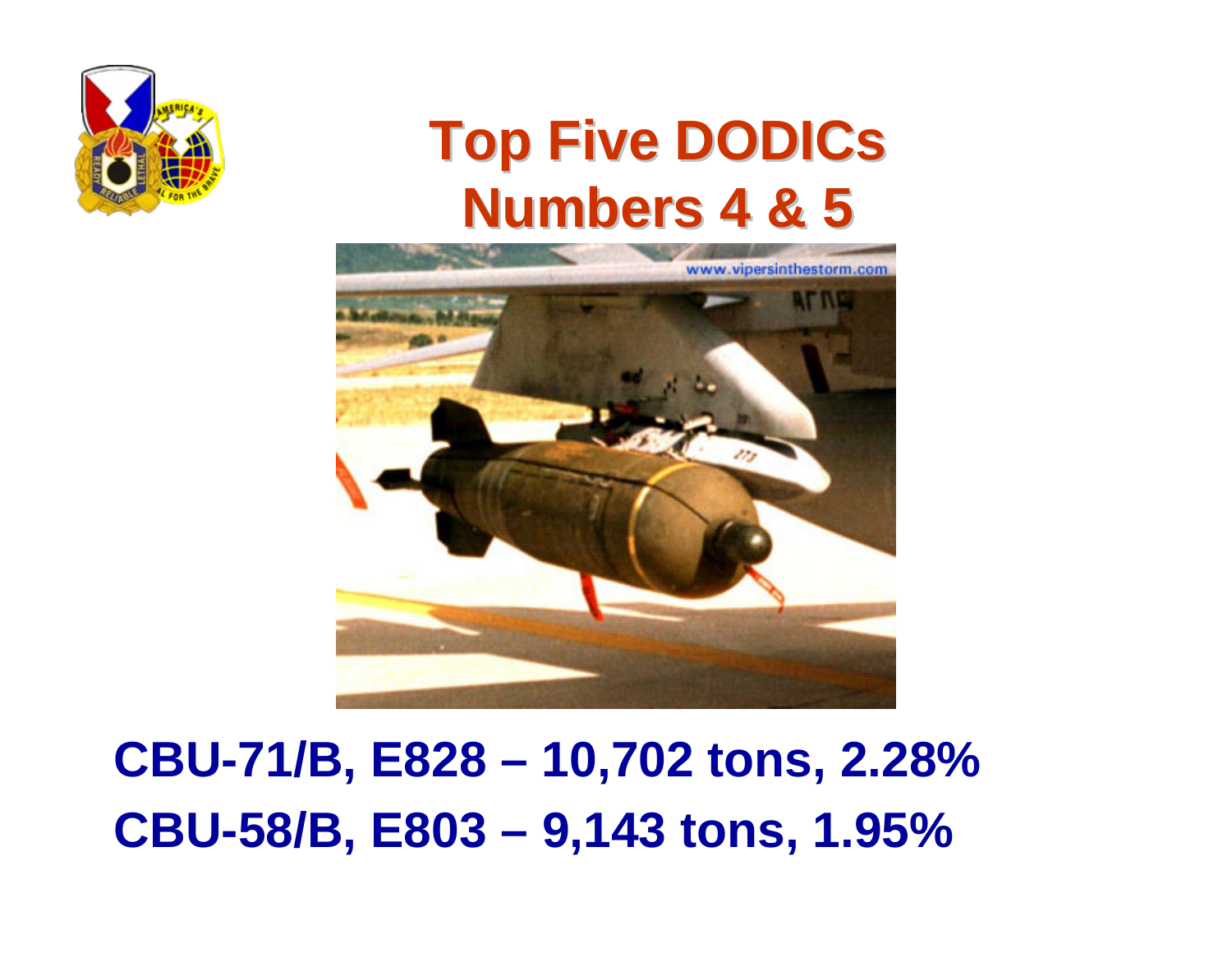

# **Top Five DODICs Top Five DODICs Number 3 Number 3**



## **CTG, 105MM M1, C445 – 13,292 tons, 2.83%**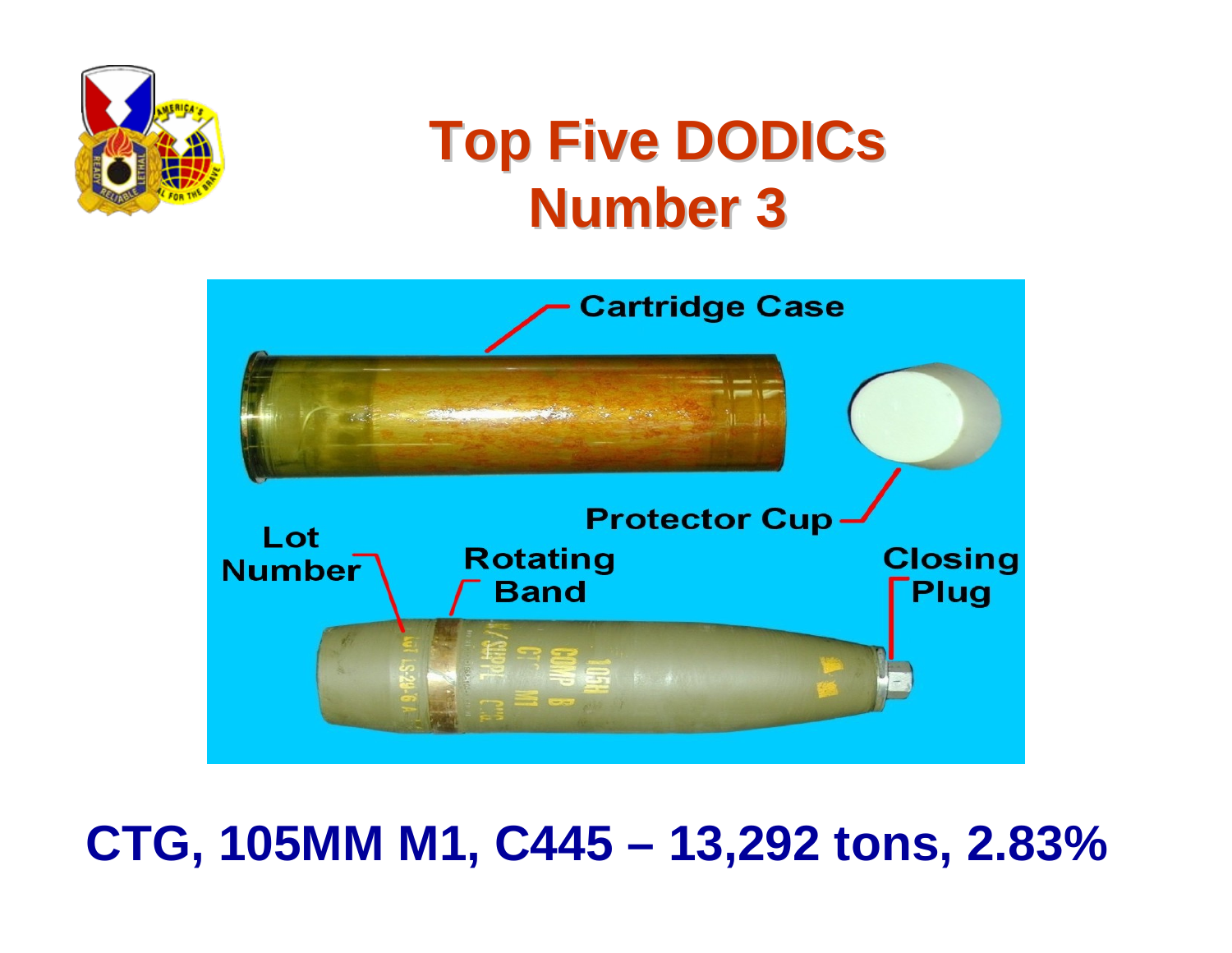

# **Top Five DODICs Top Five DODICs Number 2 Number 2**



#### **BOMB, GP 750# M117, F114 – 28,312 tons, 6.02%**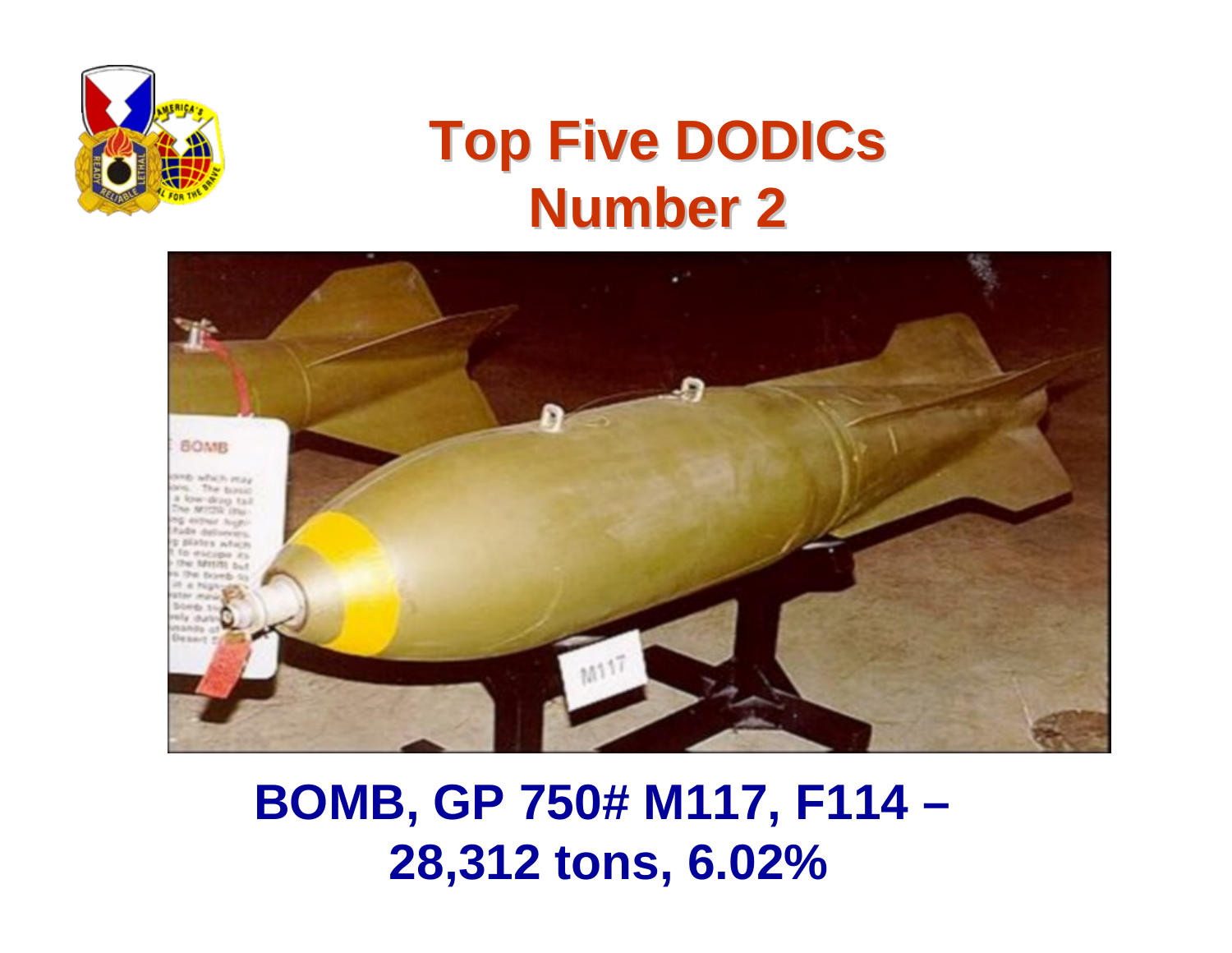

# **Top Five DODICs Top Five DODICs Number 1 Number 1**



**PROJ, 155MM M483, D563 – 79,129 tons, 16.84%**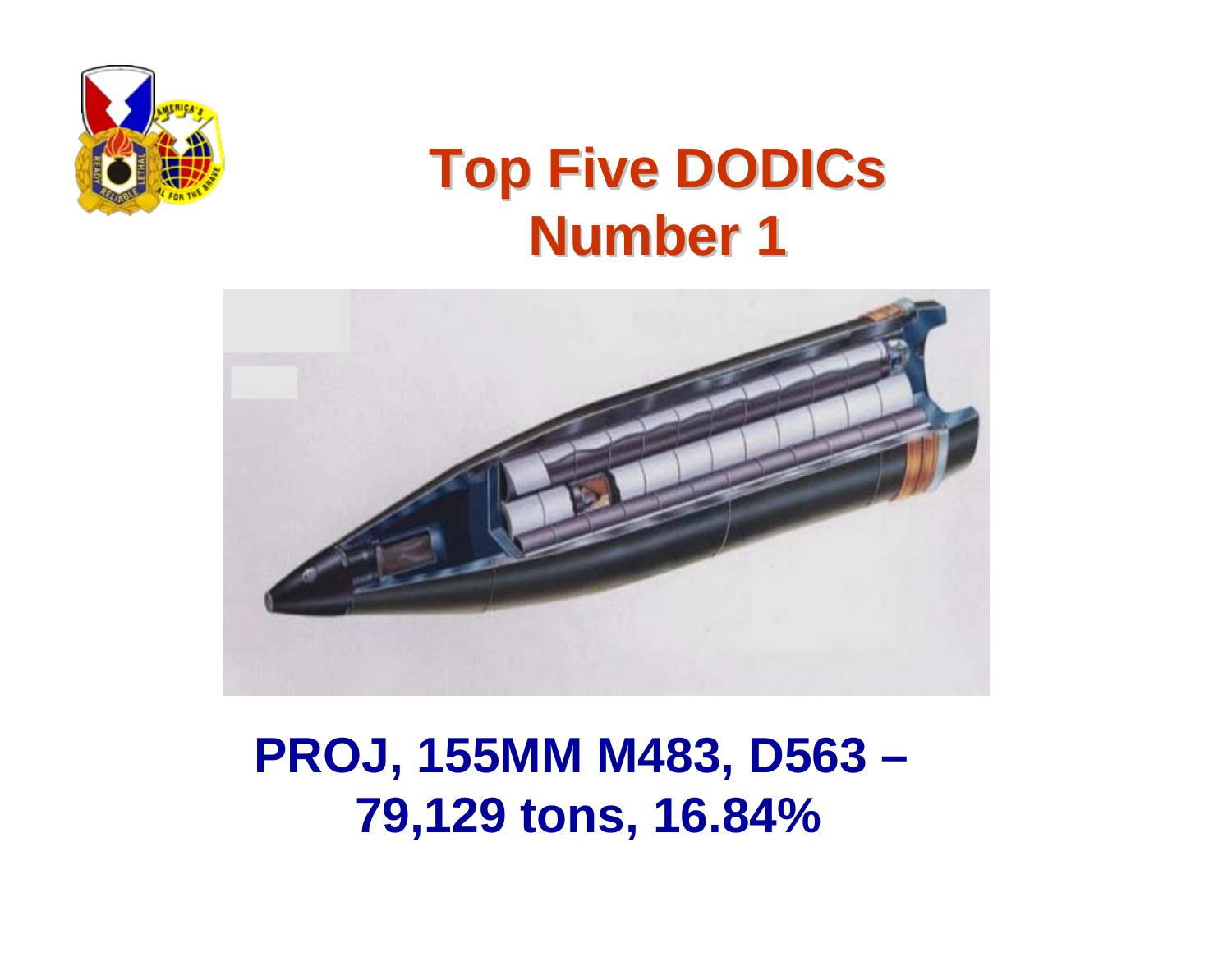

#### **Demil Stockpile Breakdown by MIDAS Family MIDAS Family**

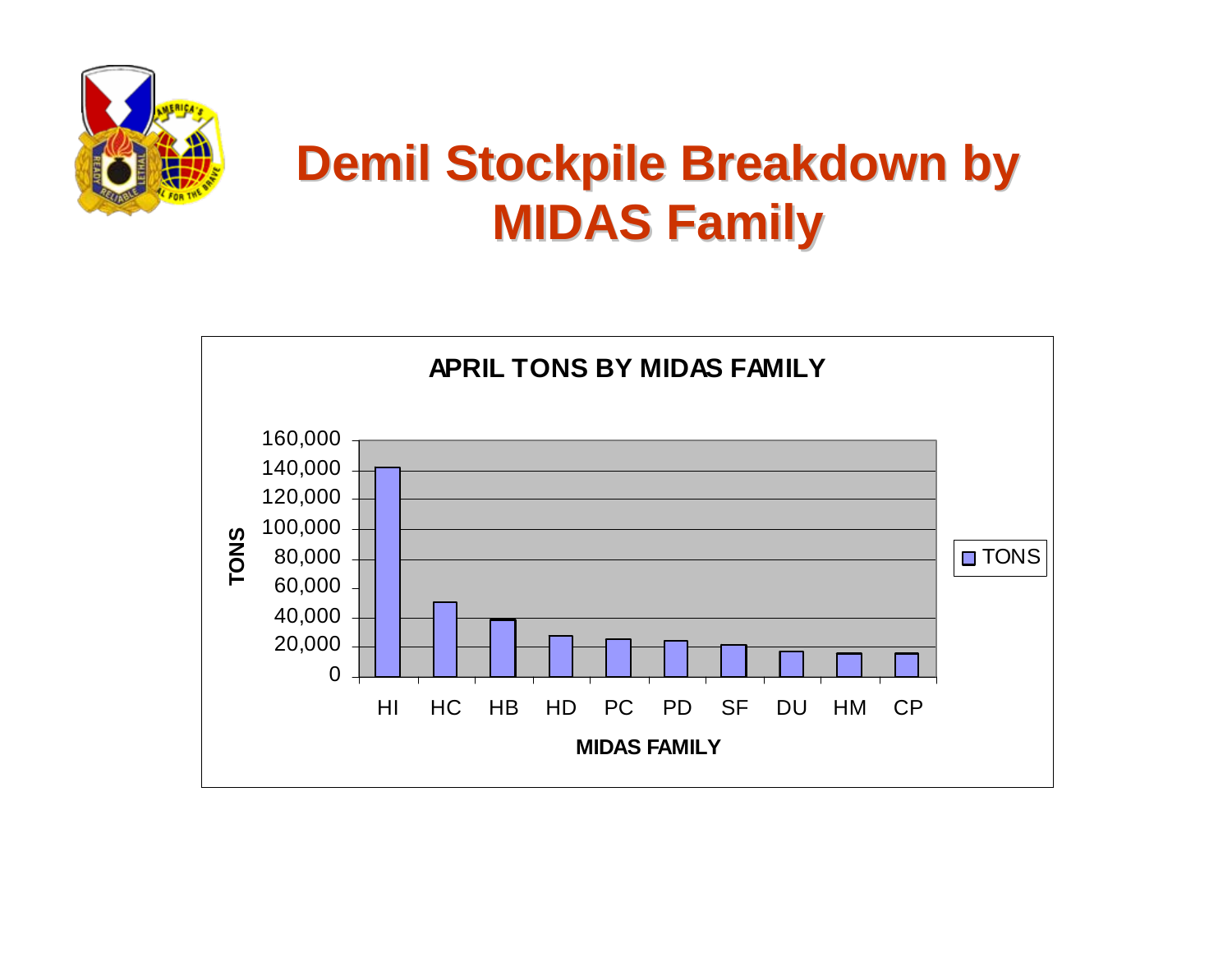

#### **Organic Demil Sites Organic Demil Sites**

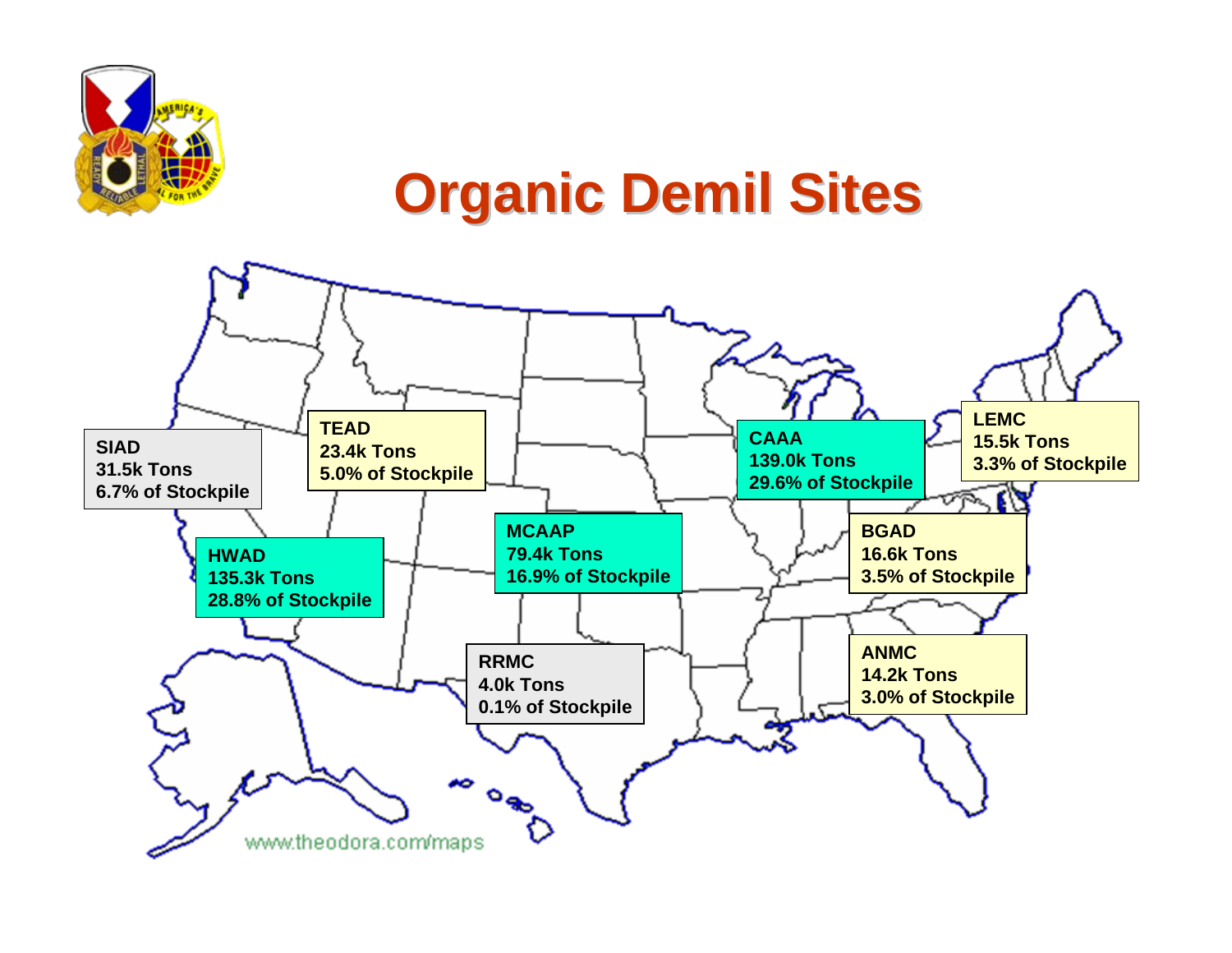

#### **Scrap Proceeds Scrap Proceeds Recent Developments Recent Developments**

- $\checkmark$  **Recent changes in legislation allow the Demil Program to claim and reuse proceeds from scrap sales of materials recovered from demil projects**
	- ¾ **§ 4690. Recyclable munitions materials: sale; use of proceeds**
	- ¾ **Installations sell material competitively**
	- ¾ **Funding is returned to PM Demil**
	- ¾ **Installations receive a portion of the proceeds**
	- ¾ **Remaining proceeds are allocated by PM Demil toward other R3 efforts**
- 9 **PM Demil will maintain a record of all transactions for audit purposes**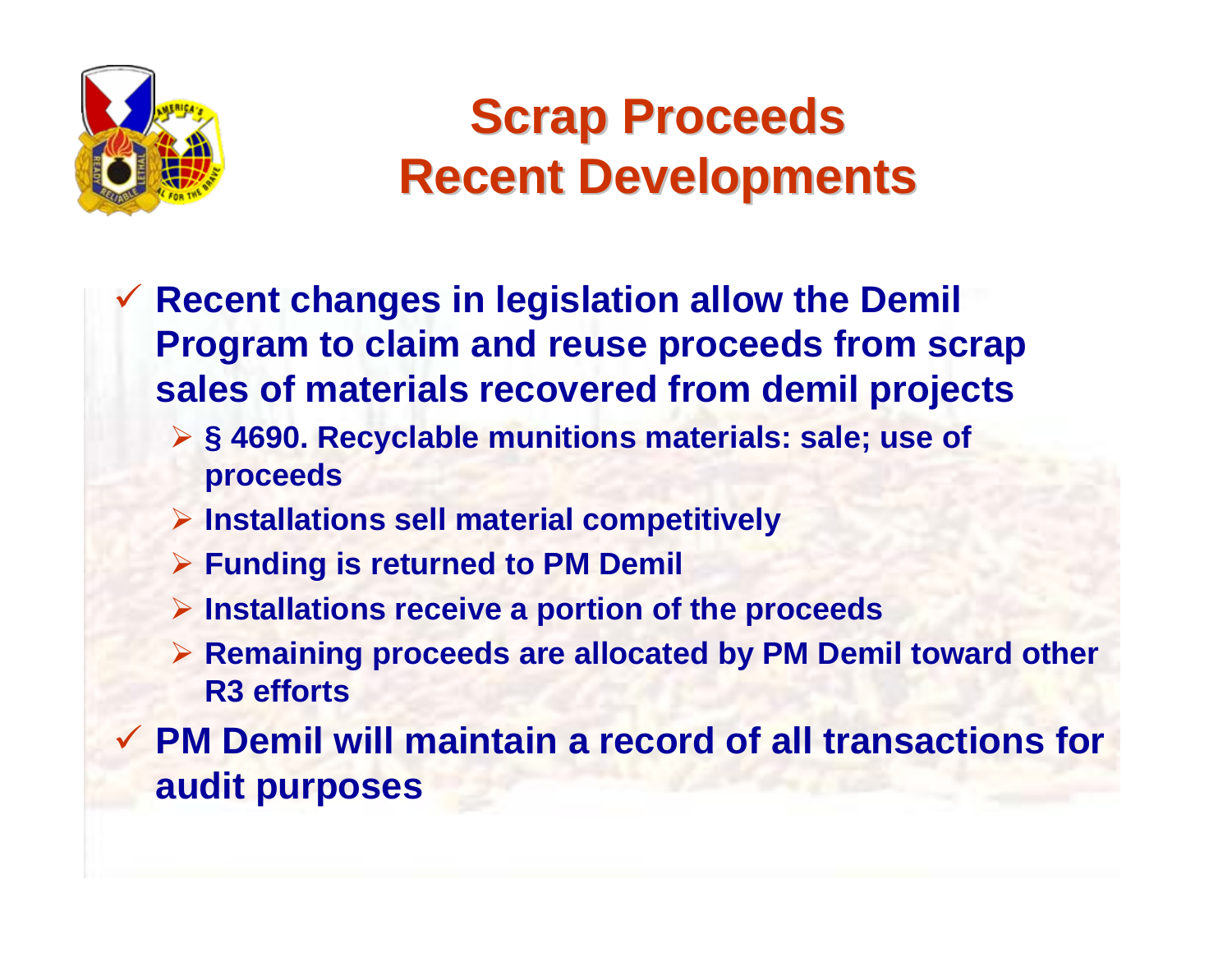

## **Looking Forward Looking Forward "The Execution Challenge" "The Execution Challenge"**

9 **Our challenge is to reduce the Demil Stockpile given our constraints/objectives:**

- ¾**Trying to eliminate high tonnage items** ¾**BRAC**
- ¾**Funding that is less than the level needed to eliminate new generations and stockpile reduction.**
- ¾**Controlling costs**
- ¾**Achieving R3/Closed Disposal percentages**
- ¾ **Maintaining a viable commercial and organic bases.**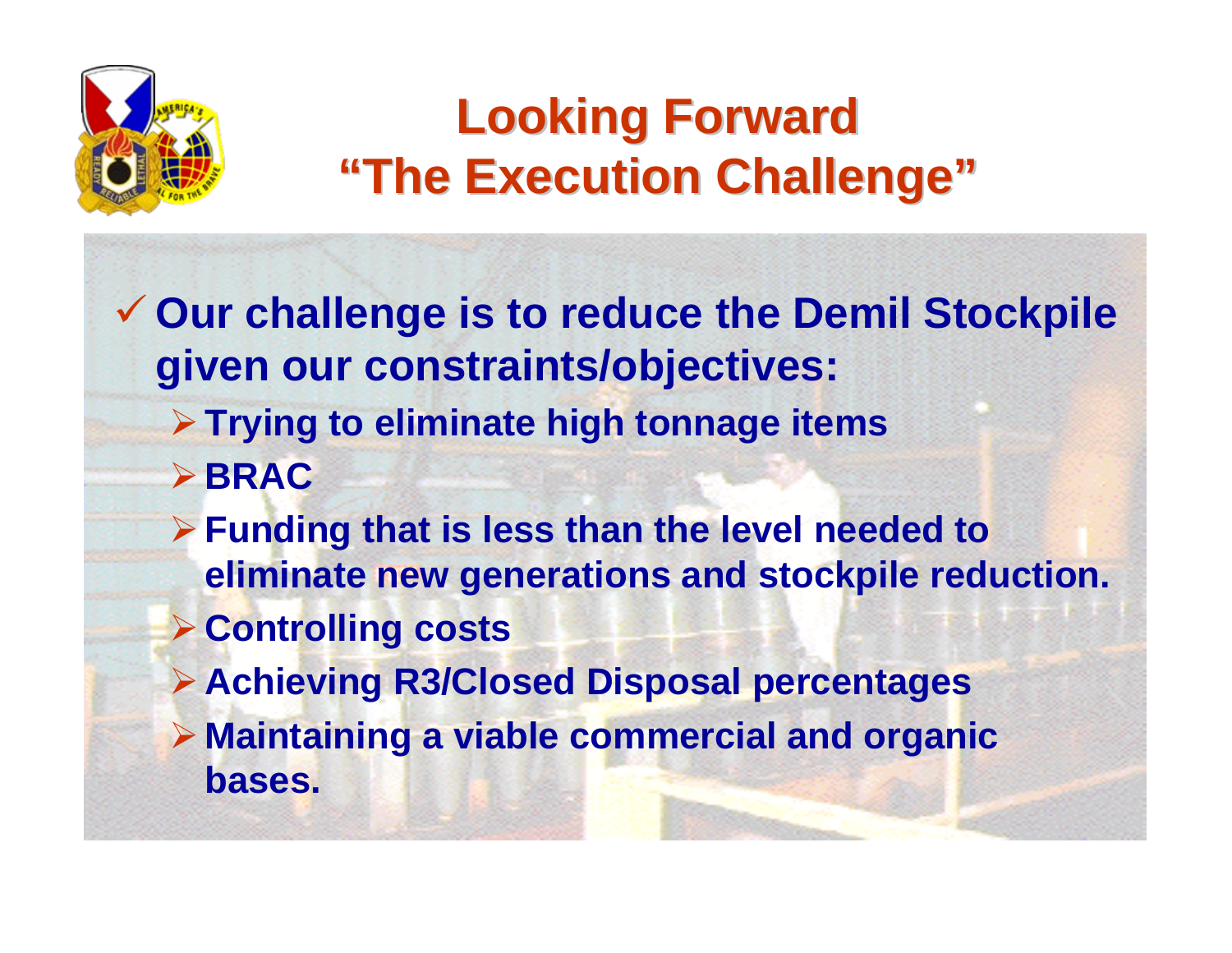

#### **Looking Forward Looking Forward "Opportunities for Efficiency" "Opportunities for Efficiency"**

 $\checkmark$  **Sharing of best practices**  $\checkmark$  **Collaboration between missile and conventional ammunition demilitarization programs** 

- $\checkmark$ **Demil as a source of supply**
- 9 **Demil technologies**
- 9 **Scrap proceeds**